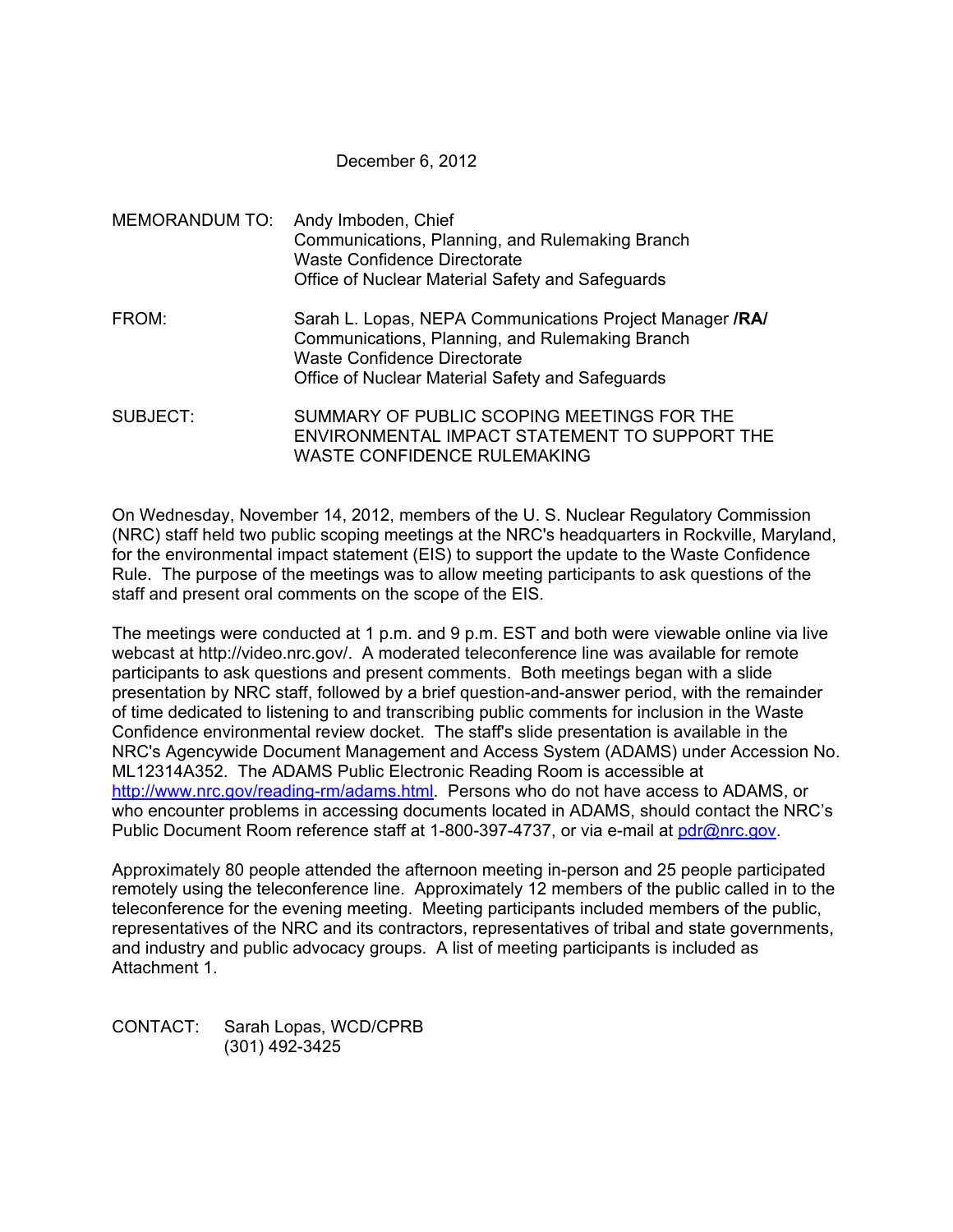Concerns discussed during the public comment period varied widely. Concerns and comments included: the need for specialized consultation with Tribal organizations; the timing and thoroughness of the Waste Confidence environmental review; the need for a longer scoping period; the need for multiple regional public scoping meetings; the preference for evaluating Waste Confidence on a site-specific basis rather than using a generic EIS; the EIS should only address the deficiencies identified by the D.C. Court of Appeals; the NRC should utilize existing information; whether or not the U.S. Department of Energy's Yucca Mountain EIS would be used in developing the Waste Confidence EIS; health effects of radiation from spent nuclear fuel; safety and security of spent nuclear fuel; impacts of severe accidents on spent fuel storage facilities, including catastrophic natural events and terrorist activities; and the risk of spent fuel pool leaks and fires.

The official transcripts for both meetings are available in ADAMS under Accession No. ML12331A347 for the afternoon meeting and ML12331A353 for the evening meeting. Written comments handed to NRC staff at the afternoon meeting have been appended to the afternoon transcript. Video archive of both the afternoon and evening meetings can be found on the NRC's website at http://video.nrc.gov/ and are titled, *Waste Confidence Scoping Meeting for the Environmental Impact Statement (Part 1)* (afternoon session) and *(Part 2)* (evening session). For convenience, the staff's presentations, the video recordings, and the transcripts are also made available on the Waste Confidence Directorate's website at http://www.nrc.gov/waste/spent-fuel-storage/wcd/pub-involve.html.

Enclosure:

1. Meeting Attendee List

cc: See next page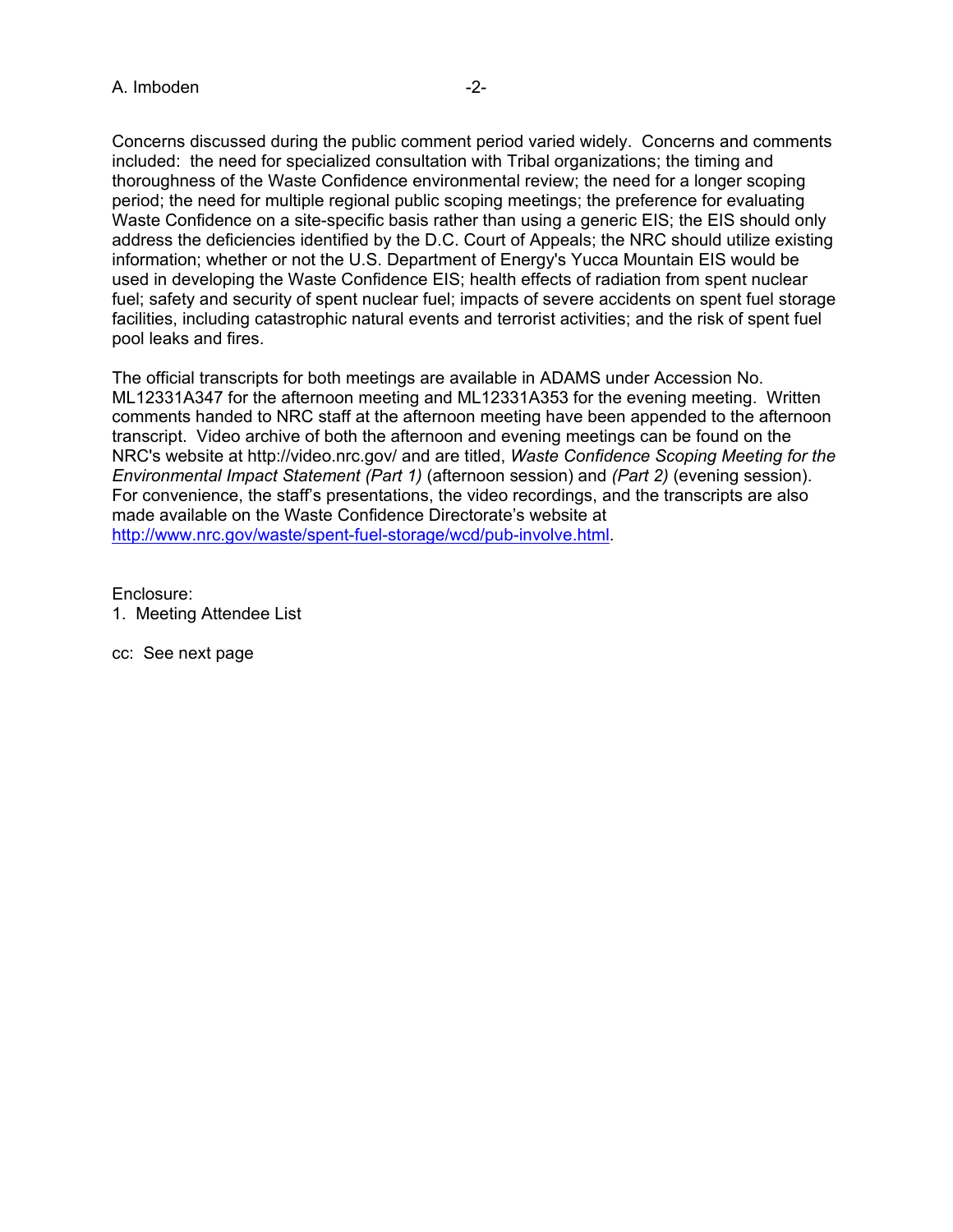#### A. Imboden  $-2$ -

Concerns discussed during the public comment period varied widely. Concerns and comments included: the need for specialized consultation with Tribal organizations; the timing and thoroughness of the Waste Confidence environmental review; the need for a longer scoping period; the need for multiple regional public scoping meetings; the preference for evaluating Waste Confidence on a site-specific basis rather than using a generic EIS; the EIS should only address the deficiencies identified by the D.C. Court of Appeals; the NRC should utilize existing information; whether or not the U.S. Department of Energy's Yucca Mountain EIS would be used in developing the Waste Confidence EIS; health effects of radiation from spent nuclear fuel; safety and security of spent nuclear fuel; impacts of severe accidents on spent fuel storage facilities, including catastrophic natural events and terrorist activities; and the risk of spent fuel pool leaks and fires.

The official transcripts for both meetings are available in ADAMS under Accession No. ML12331A347 for the afternoon meeting and ML12331A353 for the evening meeting. Written comments handed to NRC staff at the afternoon meeting have been appended to the afternoon transcript. Video archive of both the afternoon and evening meetings can be found on the NRC's website at http://video.nrc.gov/ and are titled, *Waste Confidence Scoping Meeting for the Environmental Impact Statement (Part 1)* (afternoon session) and *(Part 2)* (evening session). For convenience, the staff's presentations, the video recordings, and the transcripts are also made available on the Waste Confidence Directorate's website at http://www.nrc.gov/waste/spent-fuel-storage/wcd/pub-involve.html.

#### Enclosure:

1. Meeting Attendee List

cc: See next page

#### DISTRIBUTION:

PUBLIC TCampbell, OGC SWittick, NMSS KMcConnell, NMSS LLondon, OGC CJacobs, NMSS CSafford, NMSS EHouseman, OGC CPineda, NMSS AImboden, NMSS MHorn, FSME DBrown, NMSS PMichalak, NMSS AStuyvenberg, NMSS JMuir, NMSS TMcCartin, NMSS AMullins, NMSS JDavis, NMSS SLopas, NMSS TRowe, NMSS MWentzel, NMSS Miriam Juckett (mjuckett@swri.org) Rob Pauline (rpauline@swri.org)

#### **ADAMS Accession No.:** ML12339A281

| <b>PM:CPRB/WCD/NMSS</b> | OGC       | <b>BC:CPRB/WCD/NMSS</b> |
|-------------------------|-----------|-------------------------|
| SLopas                  | TCampbell | Almboden                |
| 12/3/2012               | 12/5/2012 | 12/6/2012               |
|                         |           |                         |

#### **OFFICIAL RECORD COPY**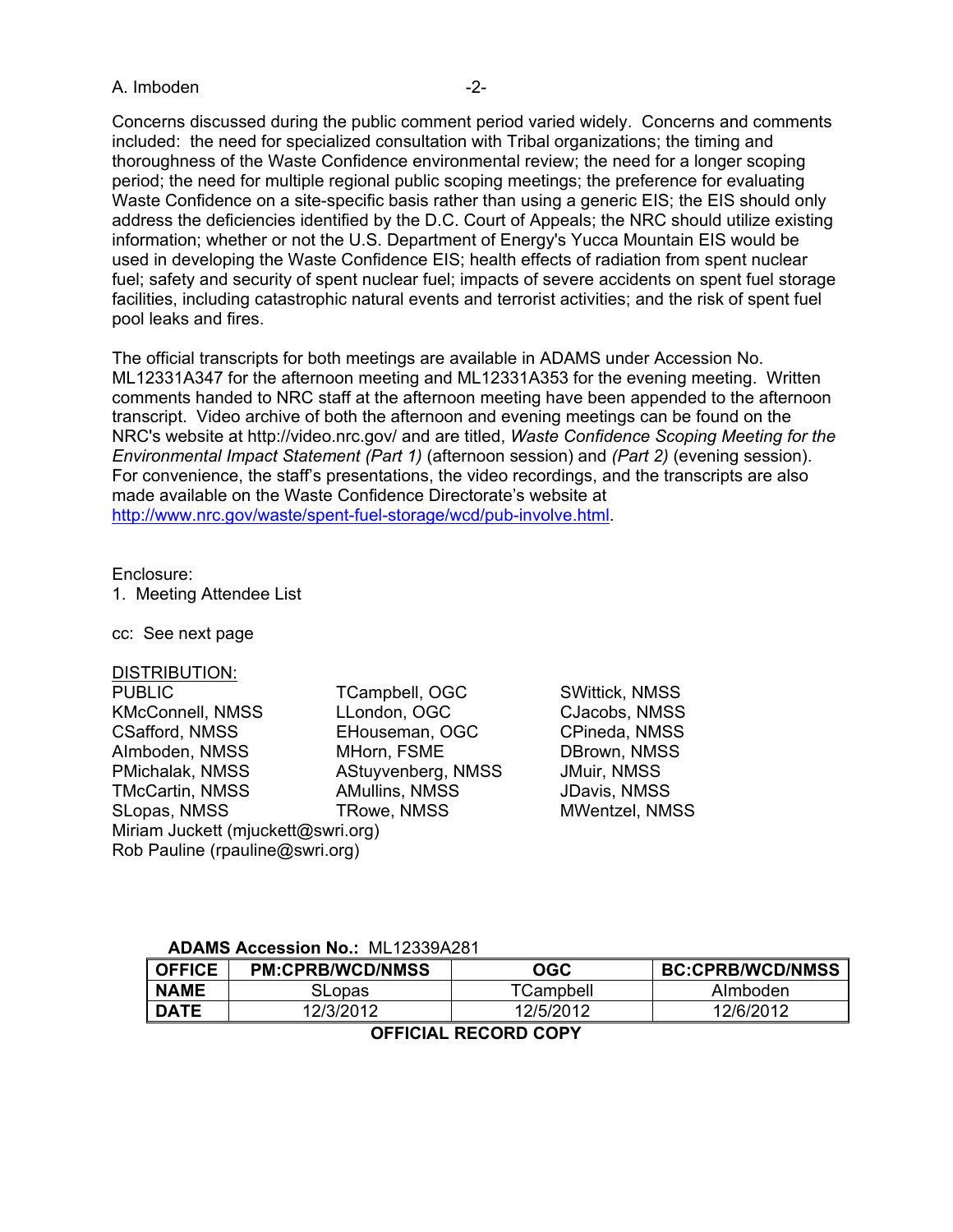## **List of Attendees for the Waste Confidence Environmental Impact Statement Public Scoping Meetings November 14, 2012 Afternoon and Evening Sessions**

# **Waste Confidence Scoping Meeting - 1:00 p.m. - 4:00 p.m. EST**

| Name                   | Organization                                                     | <b>Attendance</b> |
|------------------------|------------------------------------------------------------------|-------------------|
| Dean Baker             | <b>Tennessee Valley Authority</b>                                | In Person         |
| Sara Barczak           | Southern Alliance for Clean Energy                               | Teleconference    |
| David Blee             | U.S. Nuclear Infrastructure Council                              | In Person         |
| <b>Rick Buckley</b>    | Entergy                                                          | In Person         |
| <b>Bruce Burton</b>    | <b>International Brotherhood of Electrical</b><br><b>Workers</b> | In Person         |
| Michael Callahan       | <b>Decommissioning Plant Coalition</b>                           | In Person         |
| Agnès Casenave         | French Embassy                                                   | In Person         |
| <b>Chris Charles</b>   | <b>Nuclear Energy Institute</b>                                  | In Person         |
| Dominique French       | Nuclear Information and Resource Service                         | In Person         |
| <b>Katherine Fuchs</b> | <b>Alliance for Nuclear Accountability</b>                       | In Person         |
| Ellen Ginsberg         | <b>Nuclear Energy Institute</b>                                  | In Person         |
| Patrick Gorman         | U.S. Department of Energy                                        | In Person         |
| Susan Gray             | Maryland Powerplant Research Program                             | Teleconference    |
| Doug Guarino           | L.A.N. Facebook Page Group                                       | In Person         |
| <b>Steven Hamrick</b>  | Florida Power and Light                                          | In Person         |
| Johanna Hariharan      | Morgan, Lewis & Bockius LLP                                      | In Person         |
| Jack Heyer             | International Brotherhood of Electrical<br>Workers               | In Person         |
| <b>Judith Holm</b>     | NorthWind Services, LLC                                          | In Person         |
| <b>Stewart Horn</b>    | Bellefonte Efficiency and Sustainability Team                    | Teleconference    |
| Ronald Johnson         | <b>Prairie Island Tribal Council</b>                             | In Person         |
| Jay Jones              | U.S. Department of Energy                                        | In Person         |
| Miriam Juckett         | Center for Nuclear Waste Regulatory<br>Analyses                  | In Person         |
| Kevin Kamps            | <b>Beyond Nuclear</b>                                            | In Person         |
| John Keeley            | <b>Nuclear Energy Institute</b>                                  | In Person         |
| <b>Marvin Lewis</b>    | Private citizen                                                  | Teleconference    |
| Arjun Makhijani        | Institute for Energy and Environmental<br>Research               | In Person         |
| David Mullen           | <b>International Brotherhood of Electrical</b><br><b>Workers</b> | In Person         |
| William Murphy         | Duke Energy                                                      | Teleconference    |
| (Sami) Nalluswami      | Private citizen                                                  | In Person         |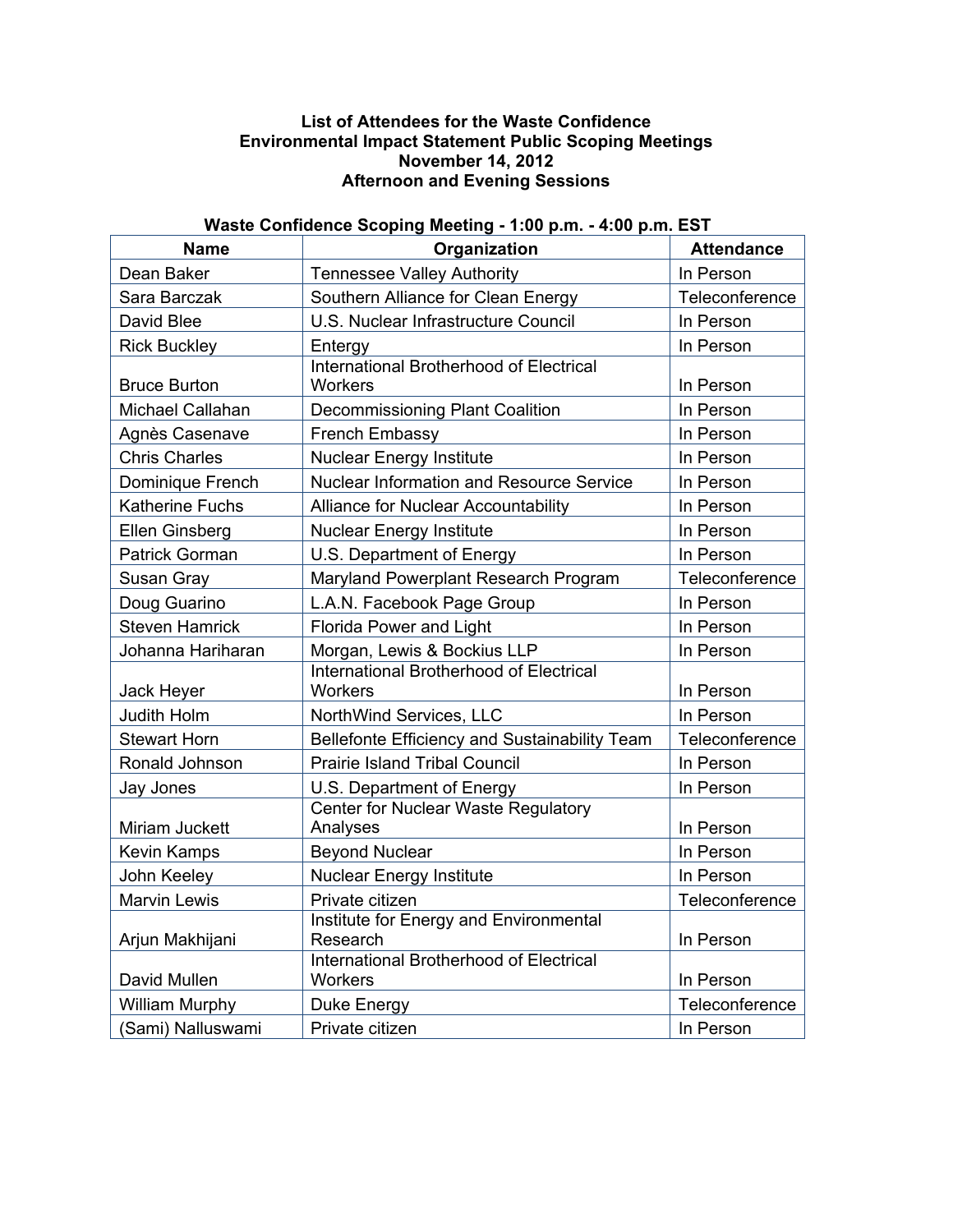| <b>Name</b>                 | Organization                                    | <b>Attendance</b> |
|-----------------------------|-------------------------------------------------|-------------------|
| <b>Dennis Nelson</b>        | Support and Education for Radiation Victims     | In Person         |
| Lara Nichols                | Duke Energy                                     | In Person         |
| Mary Olson                  | <b>Nuclear Information and Resource Service</b> | Teleconference    |
| Tara O'Neil                 | Pacific Northwest National Laboratory           | In Person         |
| <b>Terry Pickens</b>        | <b>Xcel Energy</b>                              | In Person         |
| <b>Scott Portszline</b>     | Three Mile Island Alert                         | Teleconference    |
|                             | Center for Nuclear Waste Regulatory             |                   |
| Rob Pauline                 | Analyses                                        | In Person         |
| Darani Reddick              | Winston & Strawn LLP                            | In Person         |
| <b>Everett Redmond</b>      | <b>Nuclear Energy Institute</b>                 | In Person         |
| David Repka                 | Winston & Strawn LLP                            | In Person         |
| Jonathan Rund               | Morgan, Lewis & Bockius LLP                     | In Person         |
| Susan Hito Shapiro          | Clearwater                                      | Teleconference    |
| Margaret Sheehan            | EcoLaw                                          | Teleconference    |
| <b>Jay Silberg</b>          | Pillsbury Winthrop Shaw Pittman LLP             | In Person         |
| <b>Beverly Silverberg</b>   | BRS Communications, Inc.                        | In Person         |
| Donald Silverman            | Morgan, Lewis & Bockius LLP                     | In Person         |
| John Sipos                  | Attorney General's Office, New York             | In Person         |
| Adam Solomon                | Attorney General's Office, New York             | In Person         |
| Eileen Supko                | <b>Energy Resources International</b>           | In Person         |
| <b>Ruth Thomas</b>          | Environmentalist, Inc.                          | Teleconference    |
| <b>Judy Treichel</b>        | Nevada Nuclear Waste Task Force                 | Teleconference    |
| <b>Timothy Volz Walsh</b>   | Pillsbury Winthrop Shaw Pittman LLP             | In Person         |
| Caleb Ward                  | U.S. Nuclear Infrastructure Council             | In Person         |
| David Weisman               | Alliance for Nuclear Responsibility             | Teleconference    |
| <b>Randall Westmoreland</b> | <b>DTE Energy</b>                               | In Person         |
| <b>Heather Westra</b>       | Prairie Island Indian Community                 | In Person         |
| Pat Wire                    | <b>ISNA</b>                                     | In Person         |
| Lih Young                   | Private citizen                                 | In Person         |
| Louis Zeller                | <b>Blue Ridge Environmental Defense League</b>  | Teleconference    |
|                             |                                                 |                   |
| Laurel Bauer                | U.S. Nuclear Regulatory Commission (NRC)        | In Person         |
| James Biggins               | <b>NRC</b>                                      | In Person         |
| Alan Bjornsen               | <b>NRC</b>                                      | In Person         |
| David Brown                 | <b>NRC</b>                                      | In Person         |
| Larry Camper                | <b>NRC</b>                                      | In Person         |
| Russell Chazell             | <b>NRC</b>                                      | In Person         |
| Kevin Folk                  | <b>NRC</b>                                      | In Person         |
| John Fringer                | <b>NRC</b>                                      | In Person         |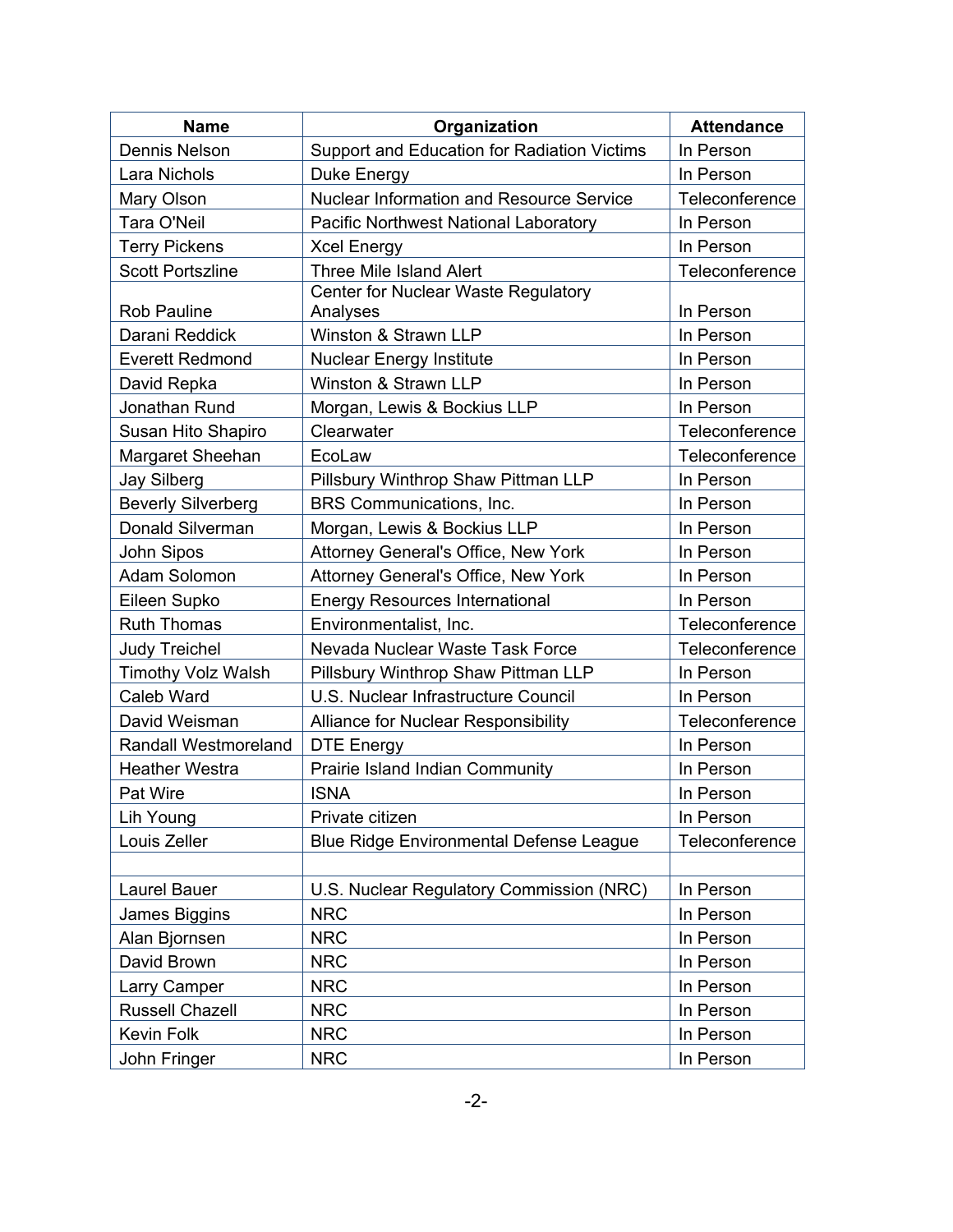| <b>Name</b>             | Organization | <b>Attendance</b> |
|-------------------------|--------------|-------------------|
| Amy Hardin              | <b>NRC</b>   | In Person         |
| Merri Horn              | <b>NRC</b>   | In Person         |
| A.H. Hsia               | <b>NRC</b>   | In Person         |
| Kevin Hsueh             | <b>NRC</b>   | In Person         |
| Christian Jacobs        | <b>NRC</b>   | In Person         |
| Andrea Kock             | <b>NRC</b>   | In Person         |
| Lisa London             | <b>NRC</b>   | In Person         |
| Sarah Lopas             | <b>NRC</b>   | In Person         |
| <b>Timothy McCartin</b> | <b>NRC</b>   | In Person         |
| David McIntyre          | <b>NRC</b>   | In Person         |
| <b>Alicia Mullins</b>   | <b>NRC</b>   | In Person         |
| <b>Bruce Olson</b>      | <b>NRC</b>   | In Person         |
| <b>TR Rowe</b>          | <b>NRC</b>   | In Person         |
| James Rubenstone        | <b>NRC</b>   | In Person         |
| <b>Kimberly Sexton</b>  | <b>NRC</b>   | In Person         |
| Andrew Stuyvenberg      | <b>NRC</b>   | In Person         |
| Sandy Talley            | <b>NRC</b>   | In Person         |
| Jean Trefethen          | <b>NRC</b>   | In Person         |
| <b>Sherwin Turk</b>     | <b>NRC</b>   | In Person         |
| <b>Susan Wittick</b>    | <b>NRC</b>   | In Person         |
| Rob Woodward            | <b>NRC</b>   | In Person         |
| David Wrona             | <b>NRC</b>   | In Person         |

# **Waste Confidence Scoping Meeting - 9:00 p.m. - 12:00 a.m. EST**

| <b>Name</b>                 | Organization                         | <b>Attendance</b> |
|-----------------------------|--------------------------------------|-------------------|
| Erica Gray                  | Alliance for Progressive Values      | Teleconference    |
| Libbe HaLevy                | <b>Nuclear Hot Seat</b>              | Teleconference    |
| Cathy Iwane                 | <b>Coalition Against Nukes</b>       | Teleconference    |
| Michael Jochum              | <b>Private Citizen</b>               | Teleconference    |
|                             | Center for Nuclear Waste Regulatory  |                   |
| Miriam Juckett              | Analyses                             | Teleconference    |
| <b>Kevin Kamps</b>          | <b>Beyond Nuclear</b>                | Teleconference    |
| Eve Laramee                 | <b>Private Citizen</b>               | Teleconference    |
| Michael Leonardi            | <b>Toledo Coalition</b>              | Teleconference    |
| Andrea Lieberman            | <b>Coalition Against Nukes</b>       | Teleconference    |
| Norman Meadow               | <b>Maryland Conservation Council</b> | Teleconference    |
| Pamela Shoop                | Hope Island One Plateau Foundation   | Teleconference    |
| Priscilla Star              | <b>Coalition Against Nukes</b>       | Teleconference    |
| <b>Christine Strickland</b> | <b>Coalition Against Nukes</b>       | Teleconference    |